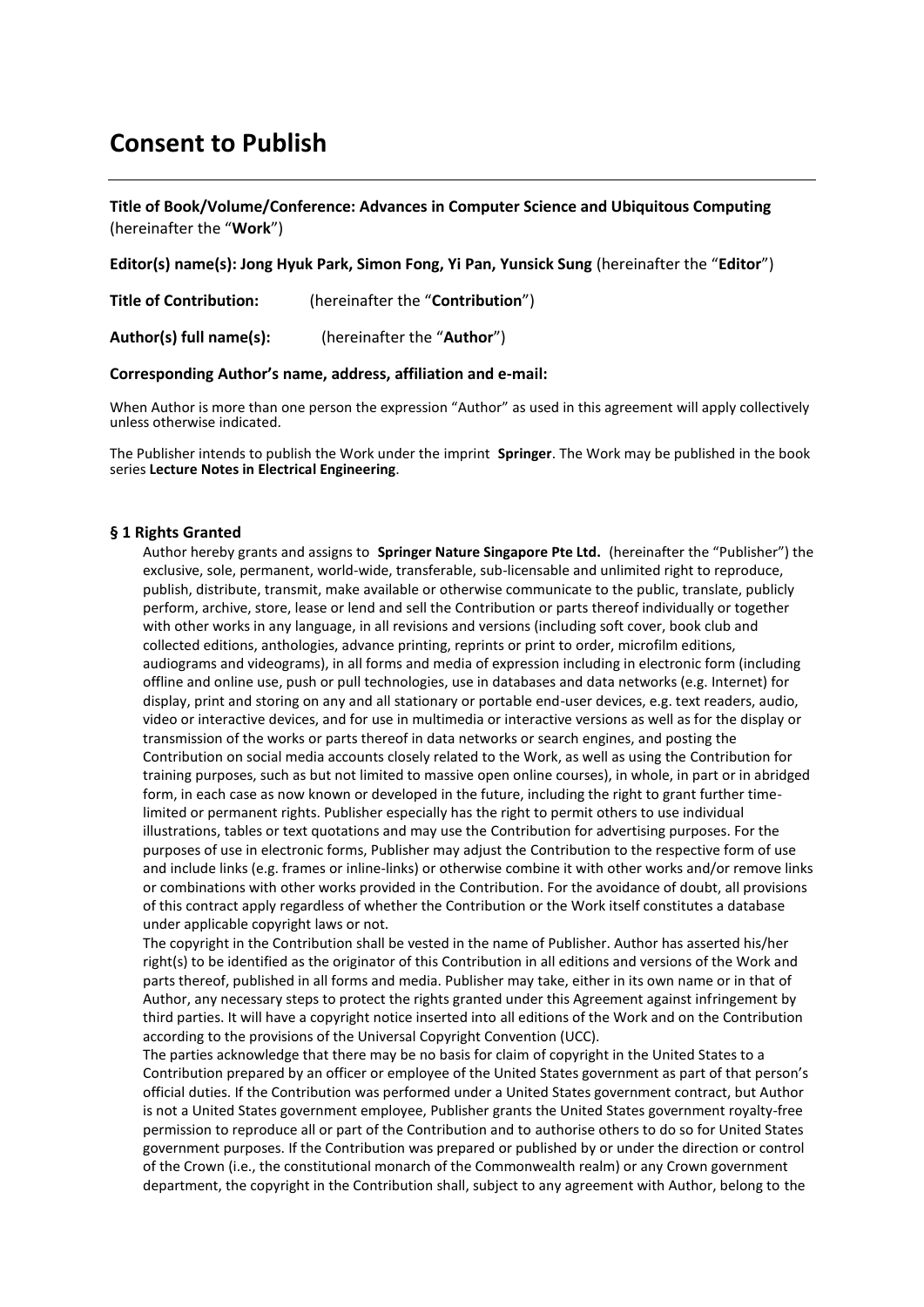Crown. If Author is an officer or employee of the United States government or of the Crown, reference will be made to this status on the signature page.

#### **§ 2 Rights retained by Author**

Author retains, in addition to uses permitted by law, the right to communicate the content of the Contribution to other research colleagues, to share the Contribution with them in manuscript form, to perform or present the Contribution or to use the content for non-commercial internal and educational purposes, provided the original source of publication is cited according to current citation standards.

#### **§ 3 Warranties**

Author agrees, at the request of Publisher, to execute all documents and do all things reasonably required by Publisher in order to confer to Publisher all rights intended to be granted under this Agreement. Author warrants and represents that the Contribution is original except for such excerpts from copyrighted works (including illustrations, tables, animations and text quotations) as may be included with the permission of the copyright holder thereof, in which case(s) Author is required to obtain written permission to the extent necessary and to indicate the precise sources of the excerpts in the manuscript. Author is also requested to store the signed permission forms and to make them available to Publisher if required.

Author warrants and represents that Author is entitled to grant the rights in accordance with Clause 1 "Rights Granted", that Author has not assigned such rights to third parties, that the Contribution has not heretofore been published in whole or in part, that the Contribution contains no libellous or defamatory statements and does not infringe on any copyright, trademark, patent, statutory right or proprietary right of others, including rights obtained through licences. Author agrees to amend the Contribution to remove any potential obscenity, defamation, libel, malicious falsehood or otherwise unlawful part(s) identified at any time. Any such removal or alteration shall not affect the warranties and representations given by Author in this Agreement.

#### **§ 4 Delivery of Contribution and Publication**

Author shall deliver the Contribution to the responsible Editor on a date to be agreed upon, electronically in Microsoft Word format or in such form as may be agreed in writing with Publisher. The Contribution shall be in a form acceptable to the Publisher (acting reasonably) and in line with the instructions contained in the guidelines and Author shall provide at the same time, or earlier if the Publisher reasonably requests, any editorial, publicity or other form required by the Publisher. Publisher will undertake the publication and distribution of the Work in print and electronic form at its own expense and risk within a reasonable time after it has given notice of its acceptance of the Work to Author in writing.

## **§ 5 Author's Discount for Books and Electronic Access**

Author is entitled to purchase for his/her personal use (if ordered directly from Publisher) the Work or other books published by Publisher at a discount of 40% off the list price for as long as there is a contractual arrangement between Author and Publisher and subject to applicable book price regulation. Resale of such copies or of free copies is not permitted.

Publisher shall provide electronic access to the electronic final published version of the Work on Publisher's Internet portal, currently known as springer.com and/or palgrave.com, to Author, provided Author has included his/her email address in the manuscript of the Work. Furthermore, Author has the right to download and disseminate single contributions from the electronic final published version of the Work for his/her private and professional non-commercial research and classroom use (e.g. sharing the contribution by mail or in hard copy form with research colleagues for their professional non-commercial research and classroom use, or to use it for presentations or handouts for students). Author is also entitled to use single contributions for the further development of his/her scientific career (e.g. by copying and attaching contributions to an electronic or hard copy job or grant application).

When Author is more than one person each of the co-authors may share single contributions of the Work with other scientists or research colleagues as described above. In each case, Publisher grants the rights to Author under this clause provided that Author has obtained the prior consent of any co-author(s) of the respective contribution.

## **§ 6 Termination**

Either party shall be entitled to terminate this Agreement forthwith by notice in writing to the other party if the other party commits a material breach of the terms of the Agreement which cannot be remedied or,